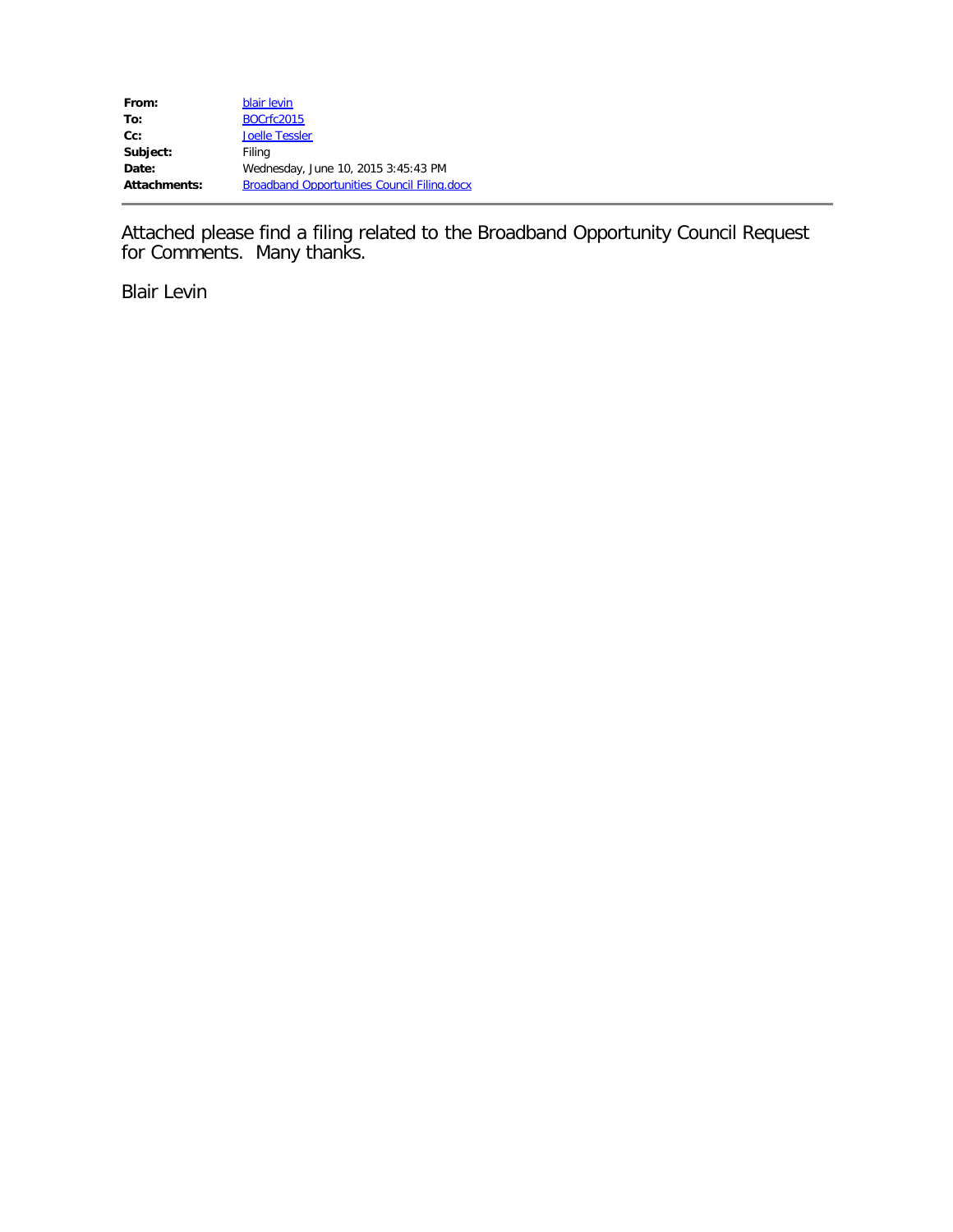# **Before the Department of Agriculture Rural Utilities Service**

#### **and**

## **Department of Commerce National Telecommunications and Information Administration**

| In the Matter of                                            |                               |
|-------------------------------------------------------------|-------------------------------|
| <b>Broadband Opportunity Council</b><br>Request for Comment | Docket No. 1540414365-5365-01 |

Comments of Blair Levin

> Blair Levin Senior Non-Resident Fellow Metropolitan Policy Program The Brookings Institution

June 10, 2015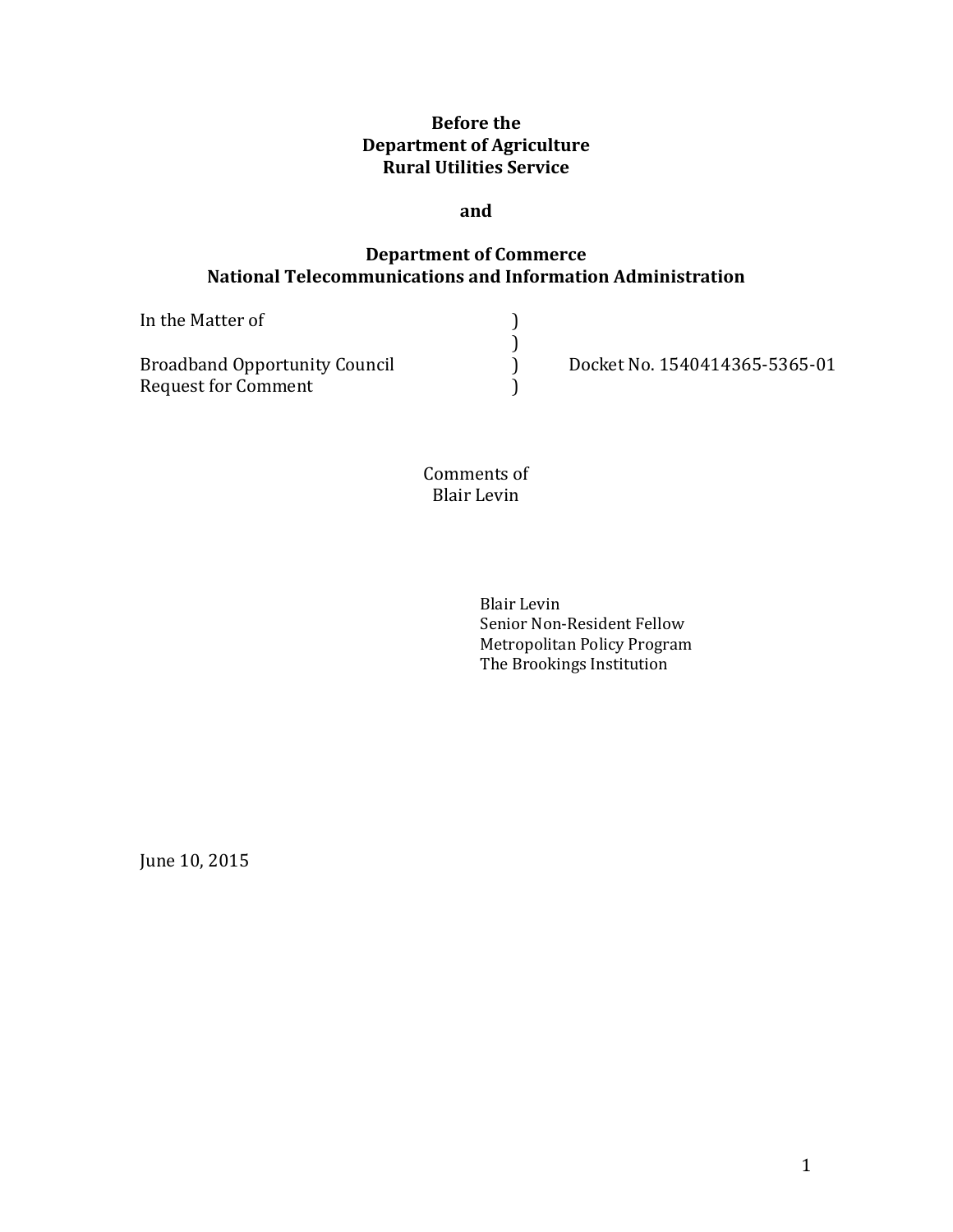**Statement of Interest.** I am Blair Levin, currently a Senior Non-Resident Fellow at the Metropolitan Policy Program of the Brookings Institution. I am filing this response to the Broadband Opportunity Council Notice and Request for Comment (RFC) in my personal capacity, reflecting on the experiences I have had as Chief of Staff to the Chairman of the Federal Communications Commission (1993-1997); a Wall Street Policy Analyst covering telecommunications, tech and media companies (2001-2008); Executive Director of the National Broadband Plan (2009-2010); and Executive Director of Gig.U, a consortium of research university communities seeking to accelerate the deployment of next generation broadband networks to support economic and educational development (2011-2015). In addition, I currently consult with or advise a number of non-profit and for-profit entities, as noted herein, where relevant to a specific recommendation.

**Fundamental Approach**. The mission of the Broadband Opportunities Council (BOC) is critical for the economic and social progress of this country. I believe it is consistent with the fundamental vision of the National Broadband Plan<sup>[1](#page-2-0)</sup> (the Plan), which I would summarize as *ubiquitous, affordable, abundant bandwidth, with all Americans online, and using that platform to better deliver public goods and services*. The Plan set forth four strategies<sup>[2](#page-2-1)</sup> to pursue that vision:

- 1. Drive Fiber deeper into the network;
- 2. Use Spectrum more efficiently;
- 3. Create the right incentives for adoption by all; and
- 4. Encourage the development of applications to improve the country's ability to make progress in certain national purposes, including health care, education, public safety, and energy, among others.

*The Relationship Between Strategies.* The BOC RFC focuses on deployment and adoption, but it is important that the relationship between those goals and all four strategies is understood. Simply put, improvements in each can drive improvements in the others; bottlenecks in any can stifle progress in all. That is, for example, more fiber can free-up more spectrum,<sup>[3](#page-2-2)</sup> making mobile applications more robust, encouraging adoption by increasing the value of being on-line, making applications that create public goods more valuable, and with those increasingly valuable applications driving greater value and adoption, the economics to improve the fixed and mobile network increase.

<span id="page-2-0"></span> <sup>1</sup> The entire Plan can be found at https://transition.fcc.gov/national-broadband-plan/national-broadbandplan.pdf

<span id="page-2-1"></span><sup>&</sup>lt;sup>2</sup> The Plan also makes over 200 tactical recommendations for advancing those strategies. For my own overview of how the country has done to date, see

http://scholarship.law.edu/cgi/viewcontent.cgi?article=1556&context=commlaw. For a broader overview, see the proceedings of a conference held by Georgetown on the Fifth Anniversary of the Plan, at

http://cbpp.georgetown.edu/2015/03/27/video-from-national-broadband-plan-event-now-available/.

<span id="page-2-2"></span><sup>3</sup> This can be done in a variety of ways but most notably, Wi-Fi offload.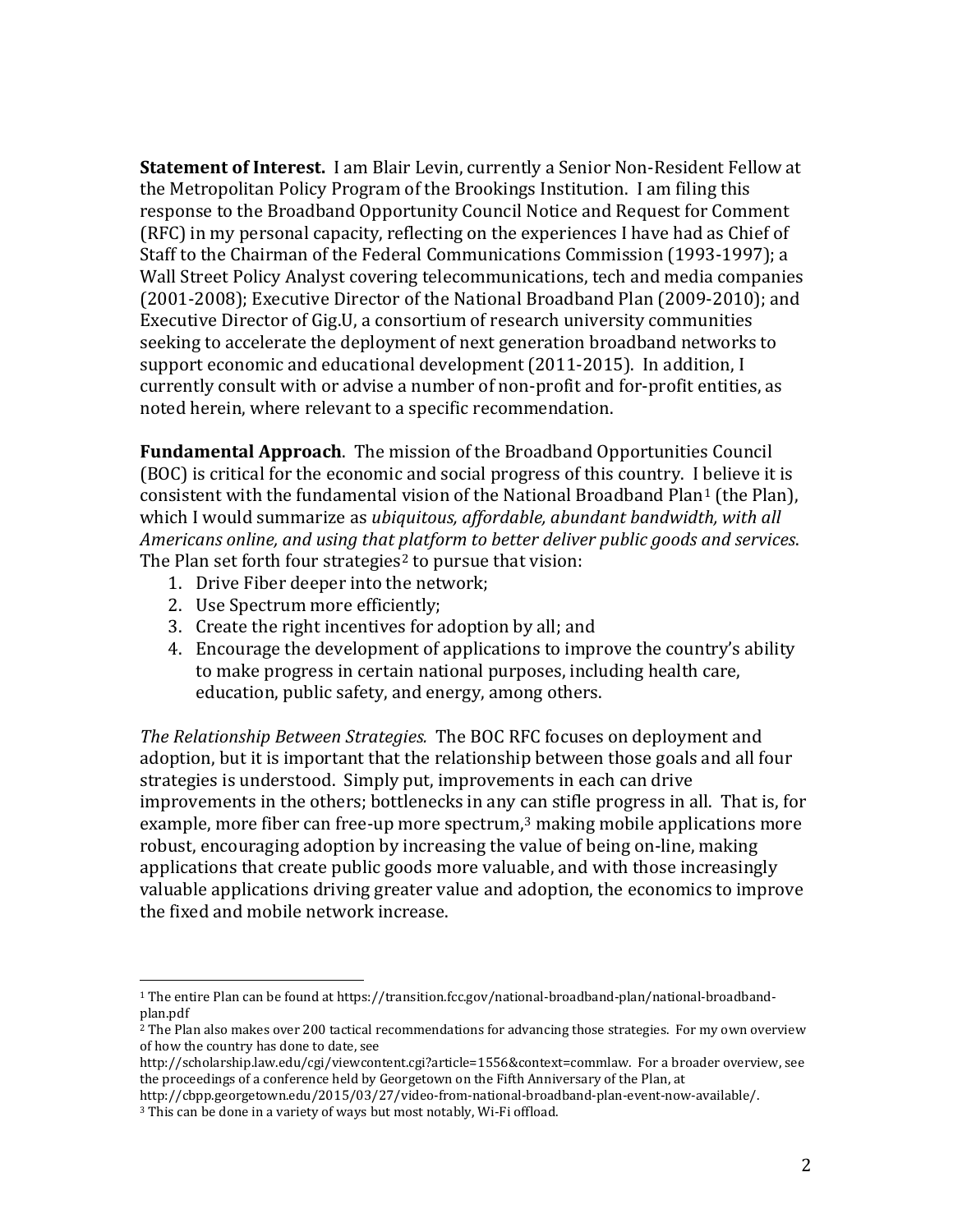My comments, will suggest a number of ways different federal government agencies can contribute to advancing those four strategies as they also therefore drive progress towards the two primary goals of the RFC.

*The Fundamental Barrier to Progress.* My work with Gig.U also deeply informs the framework for the recommendations I make here. That work is largely focused on the first strategy, driving fiber deeper into the network. The work began when a number of communities came together with a common vision of removing bandwidth as a constraint to innovation, economic growth, and social progress. This lead us to examine a question that, while not explicitly stated this way, was at the heart of the Plan as well as the RFC: *why are current market forces not producing the affordable, abundant bandwidth that communities seek and that next generation networks can deliver?* In a way, the answer is simple. While the benefits to the community of constructing a gigabit or next generation network may be great, the benefits to private providers, who traditionally have financed, built and operated the networks, are generally less than the cost to them.

While the answer is simple in concept, overcoming the current problematic math is not simple in practice. Nonetheless, it can be done. The approach Gig.U took, and which has resulted in next generation efforts in over  $75$  communities<sup>4</sup>, is to improve that cost-benefit equation, much in the way that cities often negotiate with private real estate developers and potential economic development projects to make an otherwise difficult investment possible. At the heart of these negotiations, and indeed every business negotiation between partners, is a search for *asymmetric value creation*. That is, the opening question is what can party A do that costs relatively little but creates a larger benefit to party B, so that party B will act in a way to benefit both party A and party B.

In the Gig.U experience, both the city and a potential service provider want to improve the investment opportunity in next generation broadband networks. The question is what can the city do, at a minimal cost to the city, that provides a larger benefit to the partner, that in aggregate reverses that cost benefit equation by reducing the provider's capital expenditures, operating expenses and risk, while increasing revenues, system benefits and competition.[5](#page-3-1)

Gig.U was not alone in developing that equation; indeed, that equation is at the heart of the negotiations between municipalities and all potential next-generation network providers, including Google Fiber, AT&T, CenturyLink and others. That equation has not been changed by one simple policy adjustment; rather, it has been changed by a long list of municipal reforms. So here, as the RFC implicitly recognizes, a number of agencies in the federal government have the capacity to contribute to changing the equation. If they do so, I believe we will see both a

<span id="page-3-0"></span> <sup>4</sup> <sup>A</sup> more detailed view of the Gig.U community projects will be available later this month in the Gigabit Community Handbook to be published jointly by Gig.U and the Benton Foundation.

<span id="page-3-1"></span><sup>&</sup>lt;sup>5</sup> For a more detailed view of the equation, se[e http://www.gig-u.org/cms/assets/uploads/2012/12/Bowling-](http://www.gig-u.org/cms/assets/uploads/2012/12/Bowling-Together-Blair-Levin-.pdf)[Together-Blair-Levin-.pdf](http://www.gig-u.org/cms/assets/uploads/2012/12/Bowling-Together-Blair-Levin-.pdf) at pages 6-10.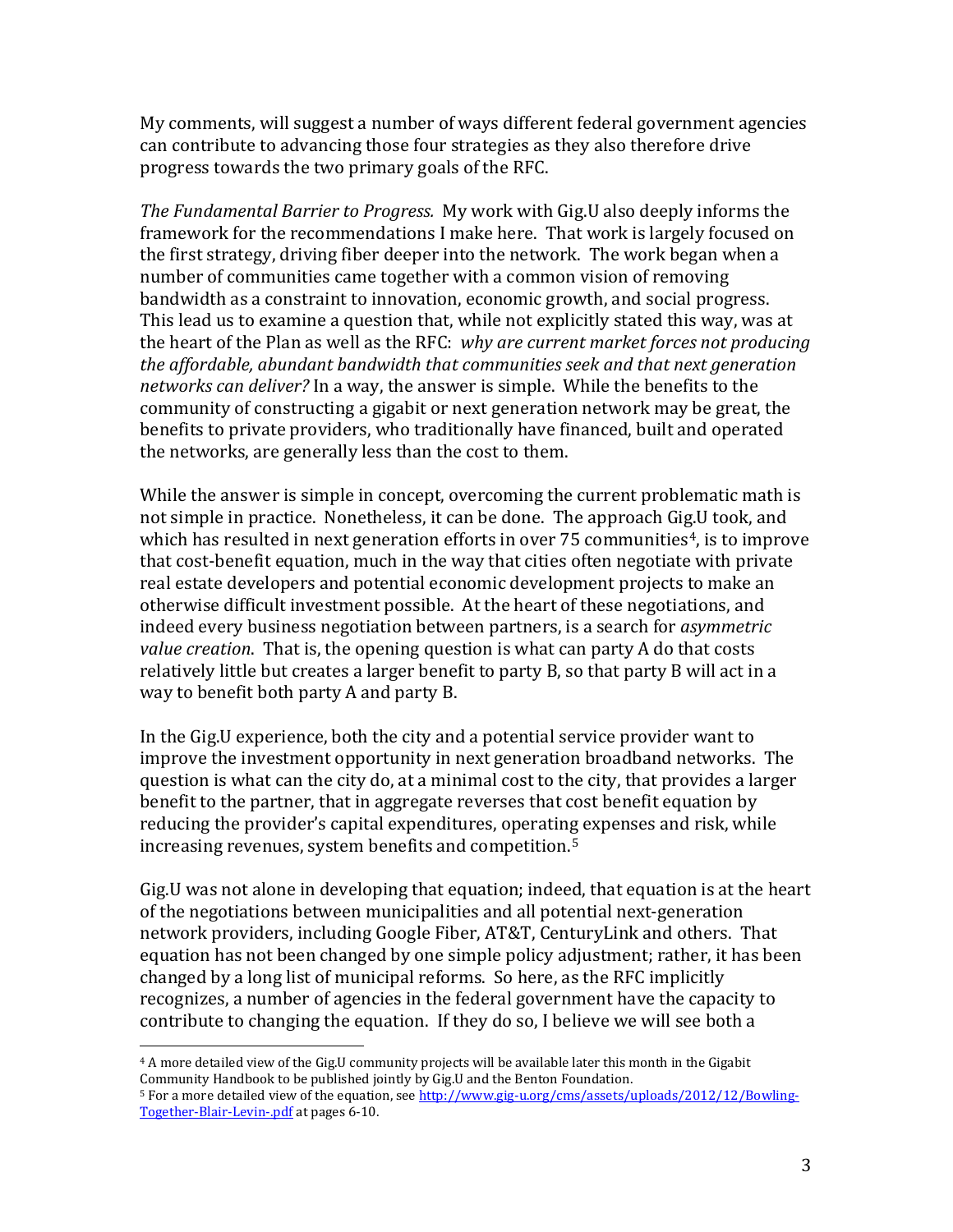broadening of communities where the economics of next generation deployments begin to work and an acceleration of next generation network deployments. What follows is a series of recommendation designed for that asymmetric value creation in which the costs to the federal agencies are small, if any, but the potential benefit to both the private parties and the public is large.

*The Importance of the Right Conversations.* I applaud the creation of the BOC not just for the policy changes it can drive but for the conversations it can engender. While I believe the Administration, the Congress, and the FCC can take pride in the positive outcomes resulting from the implementation of a number of Plan recommendations and post-plan initiatives, policy changes and government actions are not the only path to progress. Indeed, in both the deployment and the adoption areas, one could argue that the greatest successes of the Plan emerged not from a specific recommendation but from conversations Plan staff had with private sector players about specific problems and the subsequent brainstorming about creative solutions.<sup>[6](#page-4-0)</sup> Whil[e](#page-4-1) private sector creativity should never be used as an excuse for government action where government action is necessary7, not every piece of the puzzle is likely to be dependant on a policy answer and the BOC should be open to private sector options.

With that framework in mind, here are specific recommendations.

# **I. Lowering the Cost of Network Deployment.**

*A. Improving Access to Critical Information.* One of the elements contributing to the cost of deployment is the expense, both in time and resources, of obtaining the necessary information to plan a project. The federal government can play a useful role in lower the costs by improving access to critical information. For example, the council, working with a number of parties including the FCC, FERC and state PUCs could establish a central inventory of utility pole and conduit information.[8](#page-4-2) For example, data could be collected systematically, as is done in Germany, which is mapping fiber, ducts and conduits and is planning to coordinate these data with information about public works and infrastructure projects.[9](#page-4-3)

*B. Improving Access to Critical Facilities.* As the government has recognized on a number of occasions, the public interest requires that certain parties have access to certain critical facilities owned by others, such as utility poles.[10](#page-4-4) The Council should

<span id="page-4-0"></span> <sup>6</sup> In the deployment space, Google Fiber, which is the principal catalyst for the emerging "Game of Gigs," came out of discussions with Plan staff[. http://www.cnet.com/news/google-exec-sees-google-fiber-as-a](http://www.cnet.com/news/google-exec-sees-google-fiber-as-a-moneymaker/)[moneymaker/.](http://www.cnet.com/news/google-exec-sees-google-fiber-as-a-moneymaker/) In the adoption space, the nation's largest adoption program, Comcast Internet Essentials, emerged from a cable industry discussion with Plan staff about adoption.

<span id="page-4-1"></span><sup>7</sup> See comments on role of government in discussion of adoption, below.

<span id="page-4-2"></span><sup>8</sup> For further details on what the FCC itself could do, see Recommendation 6.4 of the Plan.

<span id="page-4-3"></span><sup>9</sup> Ibid, at footnote 29.

<span id="page-4-4"></span><sup>10</sup> Section 224 of the Communications Act of 1934 regulates access to poles for this purpose. See also, for example, the Pole Attachment Act of 1978, which was required to enable the then fledgling cable industry to build out networks in a way that would allow its services to be affordable.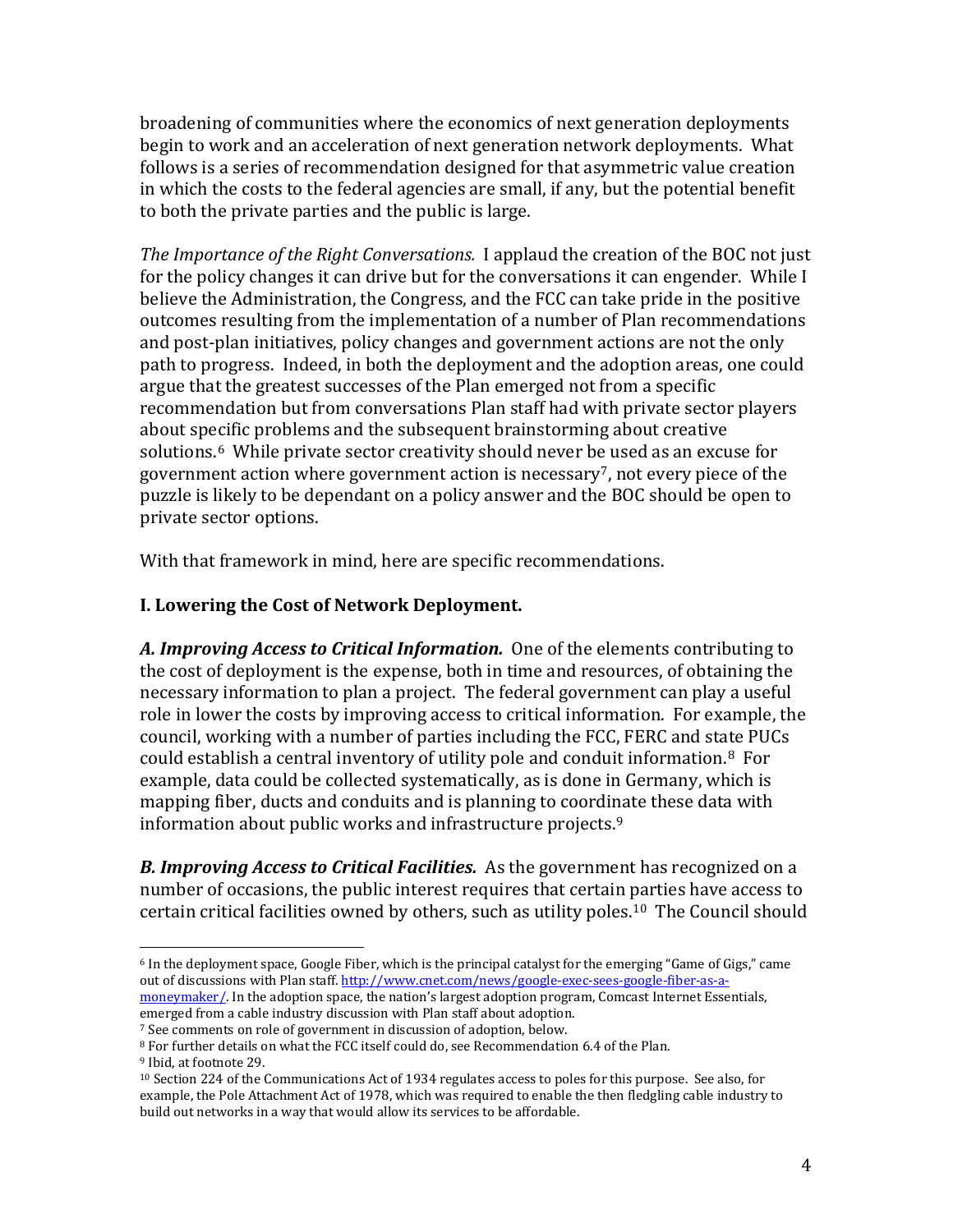improve that access in three dimensions. First, it should do so in terms of time. For example, the government could establish a comprehensive timetable for what constitutes a reasonable time for each step of the pole attachment process and establish a process for resolving disputes regarding infrastructure access.[11](#page-5-0) Second, the government should do so in terms of lowering the cost of the pole attachment make ready work. Reform of the make ready work process presents significant opportunities for lowering the cost of deploying new networks. For example, allowing prospective attachers to use independent, utility approved could save significant costs and certified contractors to perform all engineering and communications make-ready work.[12](#page-5-1) Third, the government should do so in terms of establishing rental rates for pole attachments that are as low and close to uniform as possible, consistent with Section 224 of the Communications Act.[13](#page-5-2)

*C. Improving Access to Rights of Ways and government Facilities.* Because local, state, Tribal and federal governments control access to important rights-of-way and facilities, a comprehensive broadband infrastructure policy necessarily requires a coordinated effort among all levels of government. During the process of writing the Plan, many parties disagreed on the facts involving the cost and speed of access to rights of way. However, nearly all agreed that there can be, and should be, better coordination across all jurisdictions on access to rights of ways and facilities. Such coordination could, for example, establish common application information that would lower administrative costs for industry and government agencies alike. As broadband network construction often involves multiple jurisdictions, such practices would help all improve the opportunities for network providers to reach critical scale without having to re-invent the wheel multiple times in the same region.[14](#page-5-3)

*D. Improving the Simulative Affect of Federally Funded Projects.* The Federal government engages in billions of dollars of construction projects every year. All such projects should facilitate laying conduit or dark fiber, which can then be used to lower the cost of connectivity both to the facility and to the surrounding community. The Plan, for example, recommended that the Department of Transportation make federal financing of highway, road and bridge projects contingent on states and localities allowing joint deployment of conduits by qualified parties. The same could be done with other federally funded projects along rights of ways, including sewers and power transmission lines.[15](#page-5-4) To a significant extent, President addressed the coordination issues with his Executive Order in June of 2012, but the Council should evaluate the impact of those efforts and what other efforts the federal government can do to use its assets to stimulate deployment.

<span id="page-5-0"></span> <sup>11</sup> For further details on what could be done, see Recommendation 6.3 of the Plan.

<span id="page-5-1"></span><sup>&</sup>lt;sup>12</sup> For further details on what could be done, see Recommendation 6.2 of the Plan.

<span id="page-5-2"></span><sup>&</sup>lt;sup>13</sup> For further details on what could be done, see Recommendation 6.1 of the Plan.

<span id="page-5-3"></span><sup>14</sup> For further details on what could be done, including what such a council should see as its mandate, see Recommendation 6.6 of the Plan.

<span id="page-5-4"></span><sup>15</sup> For further details on what can be done, see Recommendations 6.7 and 6.8 of the Plan.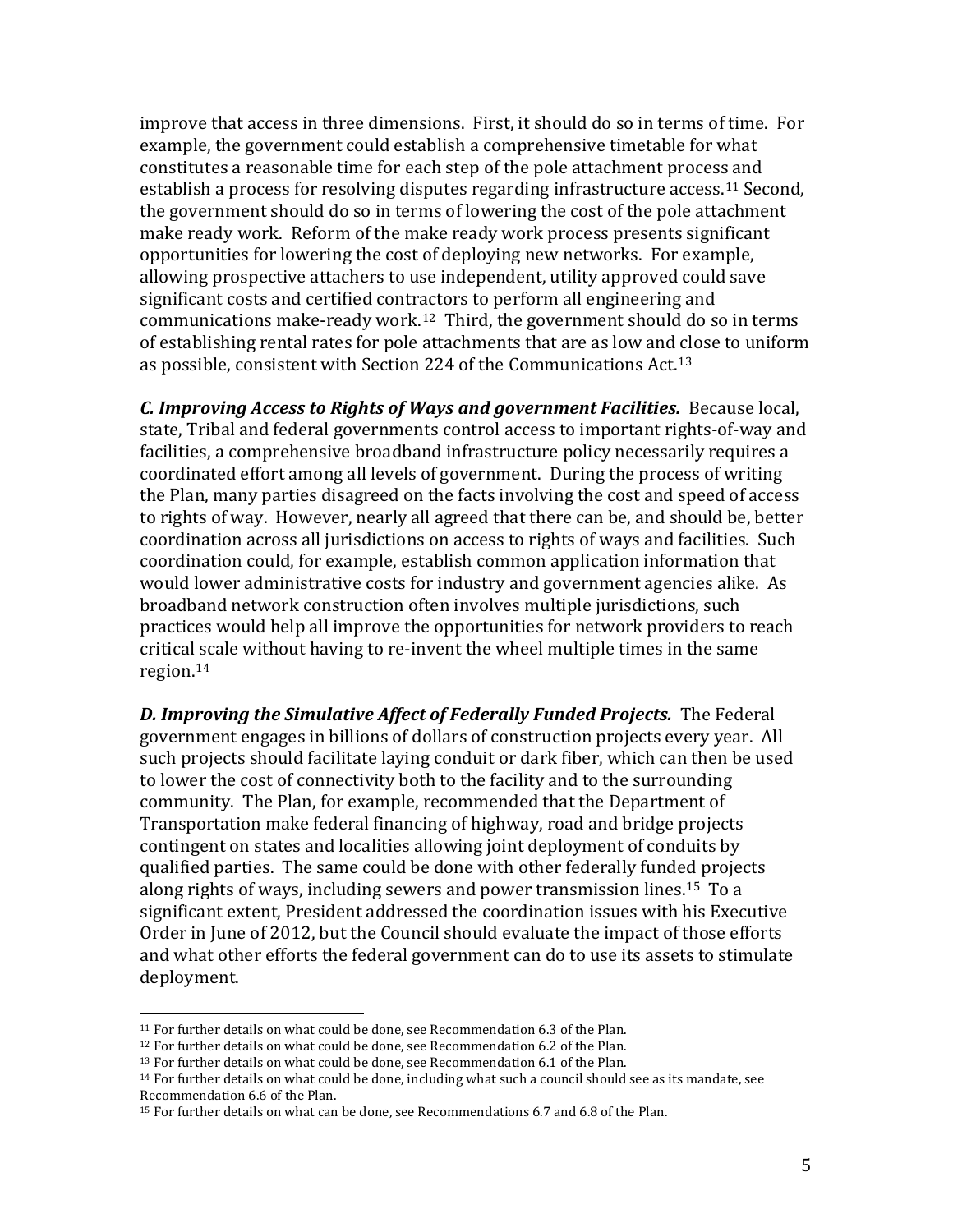*E. Improving Access to Spectrum, particularly Government Spectrum.* As suggested in the Plan, the government should seek to use market forces to help repurpose spectrum so that it reflects consumer preferences for what is the highest and best use. Congress recognized the wisdom of that approach in passing legislation authorizing the upcoming incentive auction. [16](#page-6-0) Providing current spectrum licensees greater flexibility in using that spectrum is another important way to accomplish that goal.

It is unlikely, however, that such efforts will be sufficient to meet long-term spectrum needs. As the demand for spectrum grows, we must also look to spectrum utilized by government entities to meet spectrum needs. One way, which holds great promise, is the sharing regime the FCC recently established in the 3.5 band.[17](#page-6-1) That may work for other bands as well.

We also need to consider how to move some government spectrum to licensed bands. Some have suggested using the incentive auction technique for government spectrum.[18](#page-6-2) While I am optimistic about the incentive auction for private spectrum, I am skeptical that it will work in a government setting. We studied the idea of letting government agencies keep some of the proceeds while we were doing the Plan, but our analysis suggested that the incentives would not be sufficient to free up any material amount of spectrum, as government officials would be unlikely to have the same financial incentives as private actors and would understandably fear that any gain in one year with auction proceeds would be offset with congressional budget cuts in subsequent years.

I believe, however, that the government should explore other ideas for freeing up government spectrum. One way would be to give private sector actors incentives to free up government spectrum by giving the private actors the right to use and sell the spectrum if they can provide the government agency with an equivalent service. This could be accomplished by auctioning to private enterprises the right to negotiate with a particular government agency. While such an auction would not likely raise much money, it could give private sector actors incentives to develop creative ways to more efficiently use equipment and other technological developments to free up spectrum.

Another approach is to treat spectrum the way the federal government treats most of it real estate needs, by centralizing the spectrum management function. Instead of each agency handling its own real estate, the Government Services Administration controls the overall portfolio. Similarly, the federal government could put all government-used spectrum under the control of a single administrator. That agency, particularly if it is part of the Office of Management and Budget, will

<span id="page-6-0"></span> <sup>16</sup> http://docs.house.gov/billsthisweek/20120213/CRPT-112hrpt-HR3630.pdf

<span id="page-6-1"></span><sup>17</sup> https://www.fcc.gov/document/proposes-creation-new-citizens-broadband-radio-service-35-ghz

<span id="page-6-2"></span><sup>18</sup> http://www.markey.senate.gov/imo/media/doc/2015-03-26-Federal%20Spectrum%20Incentive%20Actbilltext.pdf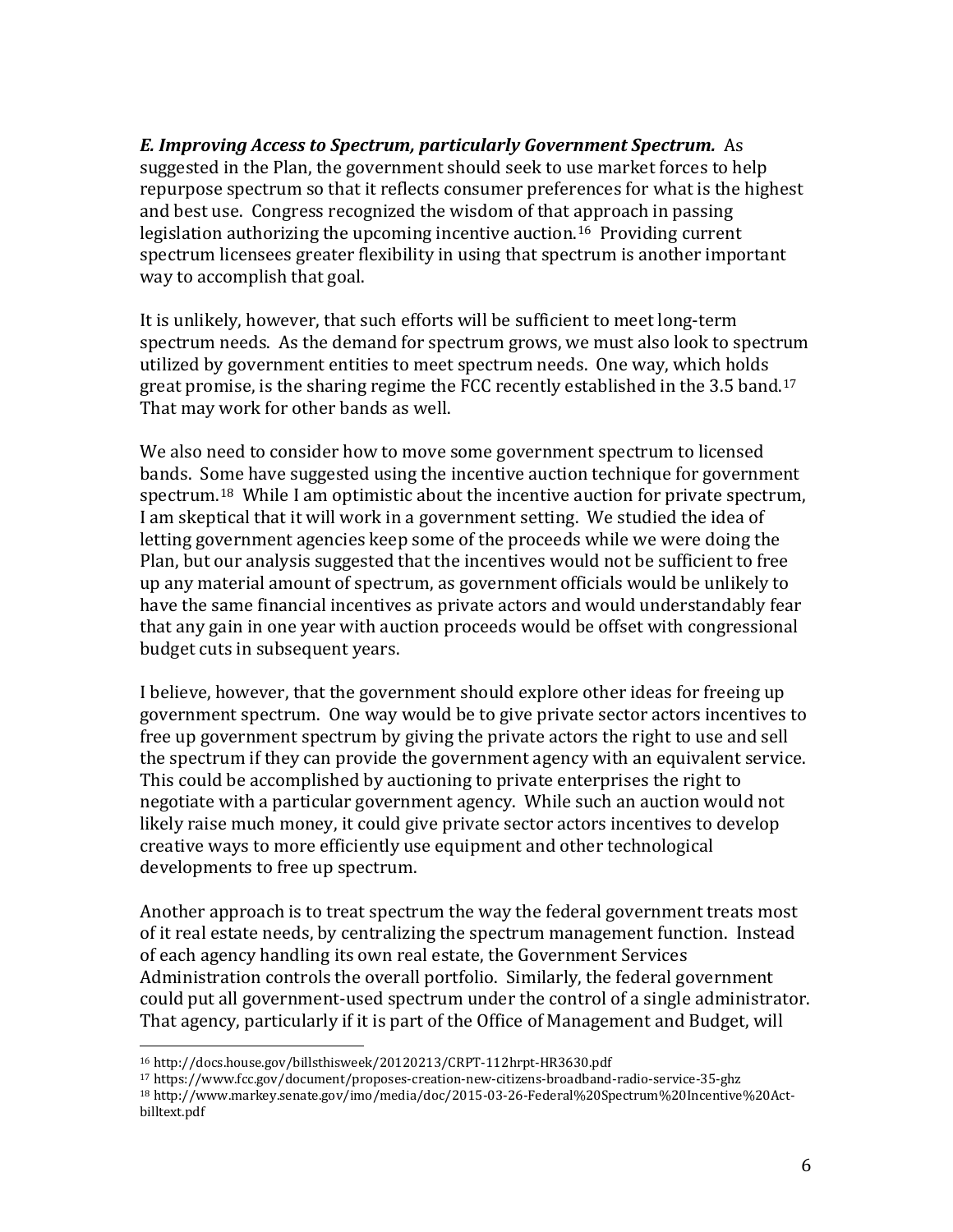ensure that the spectrum is used efficiently and would be able to balance the needs of the government agencies for spectrum and the possibility of raising revenues by leasing spectrum to private parties.

In addition, it would be useful to have each government agency that utilizes spectrum to be charged, in the budget, some amount that reflects a broad measure of opportunity costs, thus creating a market sensibility among government users and others in the government, such as Congress, about the cost of spectrum.[19](#page-7-0)

*F. Improving the Economics of Wireless Deployment.* One of the challenges in deploying wireless networks is the time and cost of deploying towers. To help address both of these challenges, the Council should develop one or more master contracts to expedite the placement of wireless towers on federal government property and buildings. The goal of these master contracts should be to lower real estate acquisition costs and streamline local zoning and permitting for network infrastructure.[20](#page-7-1)

*G. Improving the Economics of Deployment through Forward Commitments and a "Buy Once" Policy.* One of the techniques Gig.U communities have used to improve the economics of next generation network deployments is to aggregate demand among a number of institutional users. Google and others use a similar technique of getting advanced commitments of a neighborhood prior to actually deploying. These techniques both reduce the risk of stranded investment and improve the construction economics. The federal government could participate in such a process by offering to buy next generation network services in any community where it has facilities and where the community is attempting to stimulate an upgrade. To take it one step further, the federal government, in an open procurement process, could invite all public institutions in a community to join in a buying cooperative for next generation services. This would be analogous to the "dig-once" policy[21](#page-7-2) that requires a coordinated construction effort to accelerate broadband deployment on federal lands, which the President has already adopted by executive order.[22](#page-7-3) Here, however, the principle would be "buy once and buy together" for schools, libraries, hospitals and governments at all levels. Another version of this idea, and one that I recommend, would be to expand the number of public enterprises that are allowed to buy off the GSA master contracts.

*H. Organizing Multiple Government Jurisdictions to Improve the Economics of Deployment.* One of the lessons from the Gig.U experience was that increasing the scale of a project improved the economics. To do that requires some level of standardization among multiple governments. In North Carolina, the North Carolina

<span id="page-7-0"></span> <sup>19</sup> England is doing this. See

https://www.gov.uk/government/uploads/system/uploads/attachment\_data/file/287992/PSSRP\_update\_5\_M arch\_2014\_Final.pdf

<span id="page-7-1"></span><sup>20</sup> For more details see Recommendation 6.10 of the Plan.

<span id="page-7-2"></span><sup>21</sup> For a further discussion of "dig once" policies, see Recommendation 6.8 of the Plan.

<span id="page-7-3"></span><sup>22</sup> <http://www.gpo.gov/fdsys/pkg/FR-2012-06-20/pdf/2012-15183.pdf> (June 14, 2012)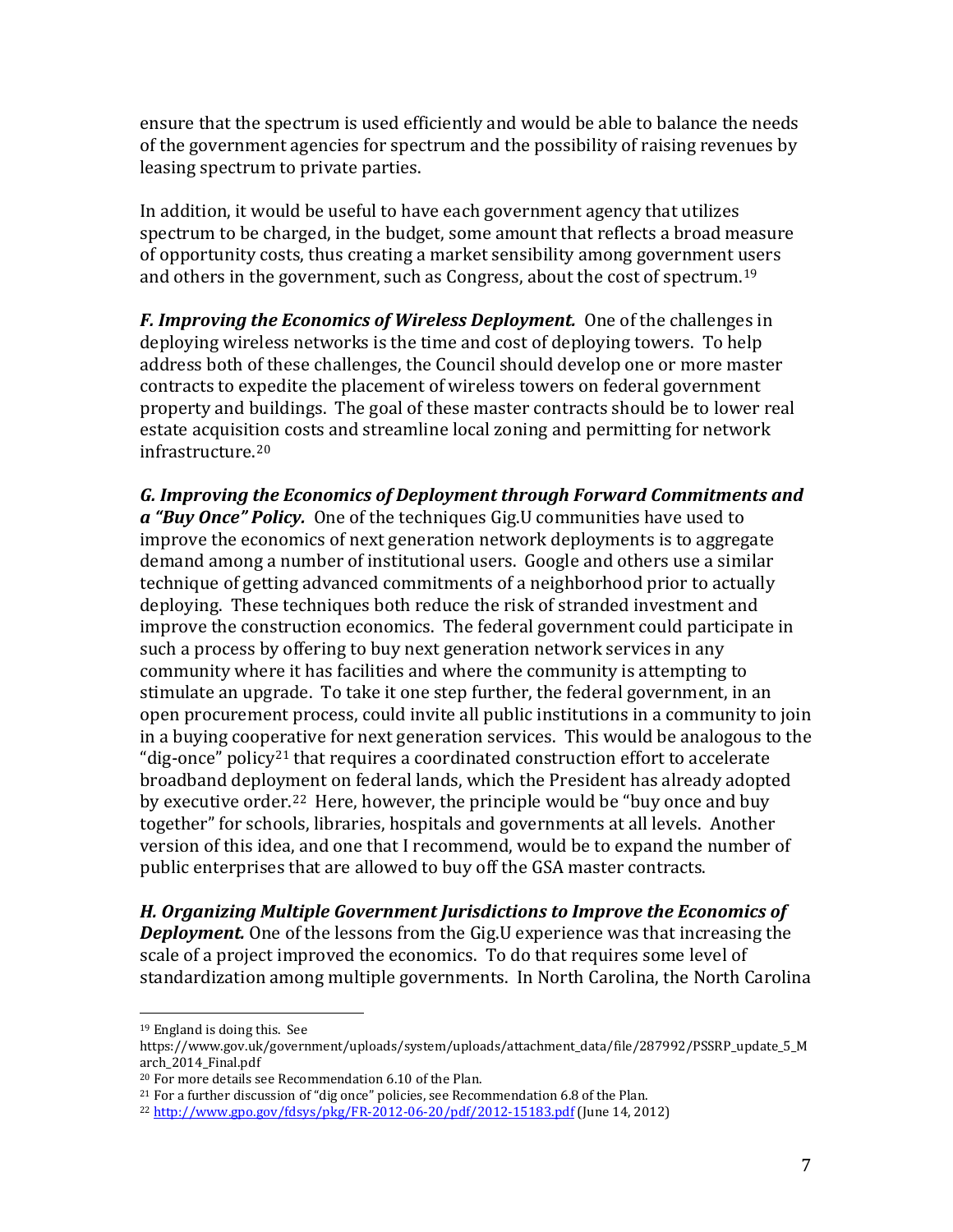Next Generation Network Project (NC NGN), an outgrowth of Gig.U, handled the coordination that lead to the standardization that is enabling multiple new next generation network deployments. In Connecticut, the State Office of Consumer Council has performed a similar function, leading to an effort that currently involves over 40 Connecticut communities, representing about half the population of the state. The BOC should study those efforts and determine where the federal government could help provide the coordination. For example, in areas where the federal government has a significant presence, such as with military installations or research facilities, it can itself serve as an anchor for such efforts. But it can also act as a convener in other areas where deployment is particularly valuable from a federal perspective.

#### *I. Providing Incentives to Improve the Economics of Deployment and Adoption.*

One obvious tool the federal government has to accelerate next generation broadband deployment is to provide Economic Development Agency Planning grants for communities to undertake the kind of planning efforts that a number of Gig.U communities undertook. Such grants can require a match to assure the community has a sufficient commitment to the project.

The federal government could, and in my opinion should, take that a step farther an create a well funded program "race to the top" kind of program that would encourage cities to organize to advance infrastructure innovation<sup>[23](#page-8-0)</sup> while at the same time encouraging other activities, such as using that infrastructure to build applications on top of open data, provide next generation citizen services, demonstrate improvement in K-8 learning outcomes, and reduce the incidence of one or more chronic diseases, among other kinds of activities to be funded. I would also urge such a program to provide an incentive to consider how improved networks could help address some of the public safety and policing concerns that have recently been in the news.

*J. Promote Broadband Ready Buildings.* The Federal Government can encourage the real estate industry to improve the economics of deployment of next generation networks in at least three ways. First, it can do so in the requirements of its own buildings. For example, the GSA and HUD could require next generation capable conduit and Wi-Fi access points in any facilities they help fund. Second, it can do so in its policies. For example, the FCC could update its inside wiring rules, which have not been done since 1985, to encourage the necessary inside wiring to connect to external next generation networks. Third, it can do so through the information it provides. For example, the Department of Energy currently maintains a High Performance Building Database on energy efficiency that provides a road map for the construction industry to use. NTIA could create a similar database for the construction industry and broadband. Another use of information resembles the Department of Transportation's database on flight delays that encouraged more

<span id="page-8-0"></span> <sup>23</sup> This builds on an idea suggested by Thomas Friedman at

http://www.nytimes.com/2012/11/21/opinion/friedman-obamas-moment.html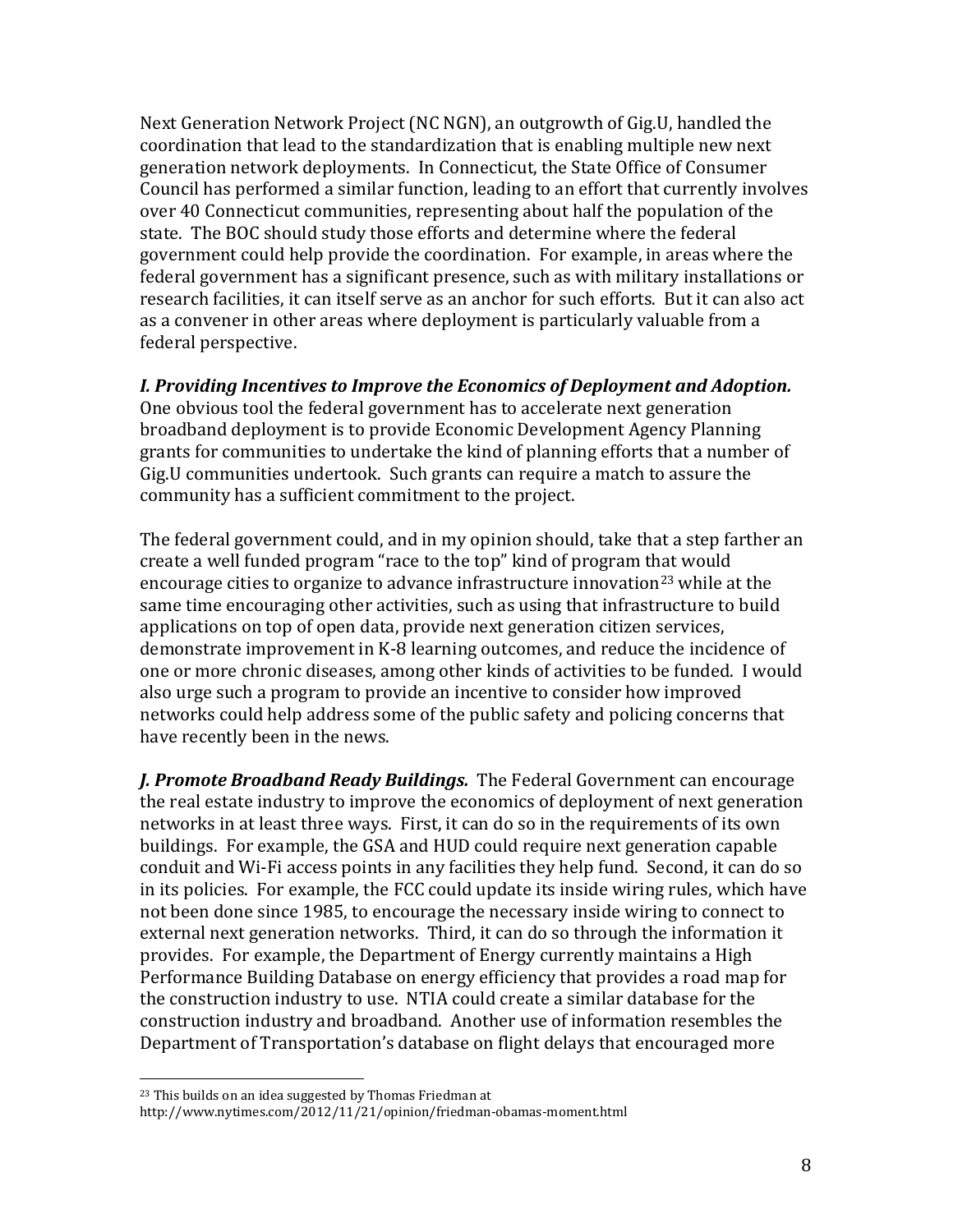accurate information and more on time flights. Similarly, the Department of Transportation could have a database on airport and train station Wi-Fi, which both provides valuable information and encourages Wi-Fi upgrades. The Department of Commerce could maintain a database that allows a designation, similar to the LEED designation that encouraged 'green buildings,' to encourage world-class broadband in buildings. This could be broadened into a larger database, in which cities and states could contribute, that provides broader connectivity ratings, thus encouraging market forces to drive network upgrades.

*K. Tax Policies to Encourage Deployment.* There are a variety of tax policies that could also be used to encourage deployment. Of course, these are unlikely to be done outside the context of a broader tax reform effort. If that is done, the Congress will likely address the issue of whether, and if so, how, to allow the repatriation of funds held overseas. While that issue goes beyond the scope of this filing, I agree with those who argue that repatriated funds could be used to accelerate next generation infrastructure, including next generation broadband networks.[24](#page-9-0) 

**II. Increasing Adoption and Use.** With the third strategy, getting everyone online, the Plan proposed a number of actions. As noted earlier, the conversations we had may have been as important than the answers we gave, particularly with the cable industry. One outgrowth was the Comcast Internet Essentials program, the largest national adoption program.[25](#page-9-1)

But while there are some successes, as I noted on the fi[rst](#page-9-2) anniversary of the Plan, adoption was my greatest shortfall in terms of the Plan. <sup>26</sup> We understood adoption was critical but needed more creativity in addressing it. I do not want to take anything away from private efforts, but I fear that some in government believed this is a problem acts of charity alone could address. [27](#page-9-3) It isn't. Fortunately, it is now back on the government agenda, with Commissioner Clyburn setting out a framework for Lifeline reform. [28](#page-9-4) I believe that framework is fundamentally correct<sup>[29](#page-9-5)</sup> and applaud the FCC for moving forward with an NPRM.

<sup>28</sup> https://www.fcc.gov/document/commissioner-clyburn-remarks-american-enterprise-institute

<span id="page-9-0"></span> <sup>24</sup> For example, see http://www.washingtonpost.com/opinions/rebuild-american-infrastructure-companiesoffshore-profits-can-help/2011/06/15/AGlYAqXH\_story.html

<span id="page-9-1"></span><sup>25</sup> http://corporate.comcast.com/images/Final\_IE\_Research\_Full\_Paper.pdf

<span id="page-9-2"></span><sup>26</sup> http://www.knightcomm.org/wp-content/uploads/2011/03/delivery-joint-center-final.pdf

<span id="page-9-3"></span><sup>27</sup> Chairman Genachowski focused his efforts on creating a new non-profit to address the issue. If he had done so as a private individual, it would have been admirable. Doing so as Chairman of the FCC was problematic on many levels, ranging from creating a false sense that private charitable efforts will be sufficient to solve what is a problem government must take responsibility for, to the optics of obtaining funding for the non-profit from the owner of a company benefitting from the program designed to assist low-income individuals.<br>http://www.utsandiego.com/news/2012/may/31/carlos-slim-fcc-chief-tout-pilot-project-erase-dig/.

<span id="page-9-5"></span><span id="page-9-4"></span><sup>&</sup>lt;sup>29</sup> While I am writing in my personal capacity, I serve, on a pro bono basis, as a Senior Advisor to Common Sense Media, which is participating in the Lifeline proceeding, seeing reform of the program as essential to its agenda of helping America's youngest generation become ready for the challenges of the decades ahead.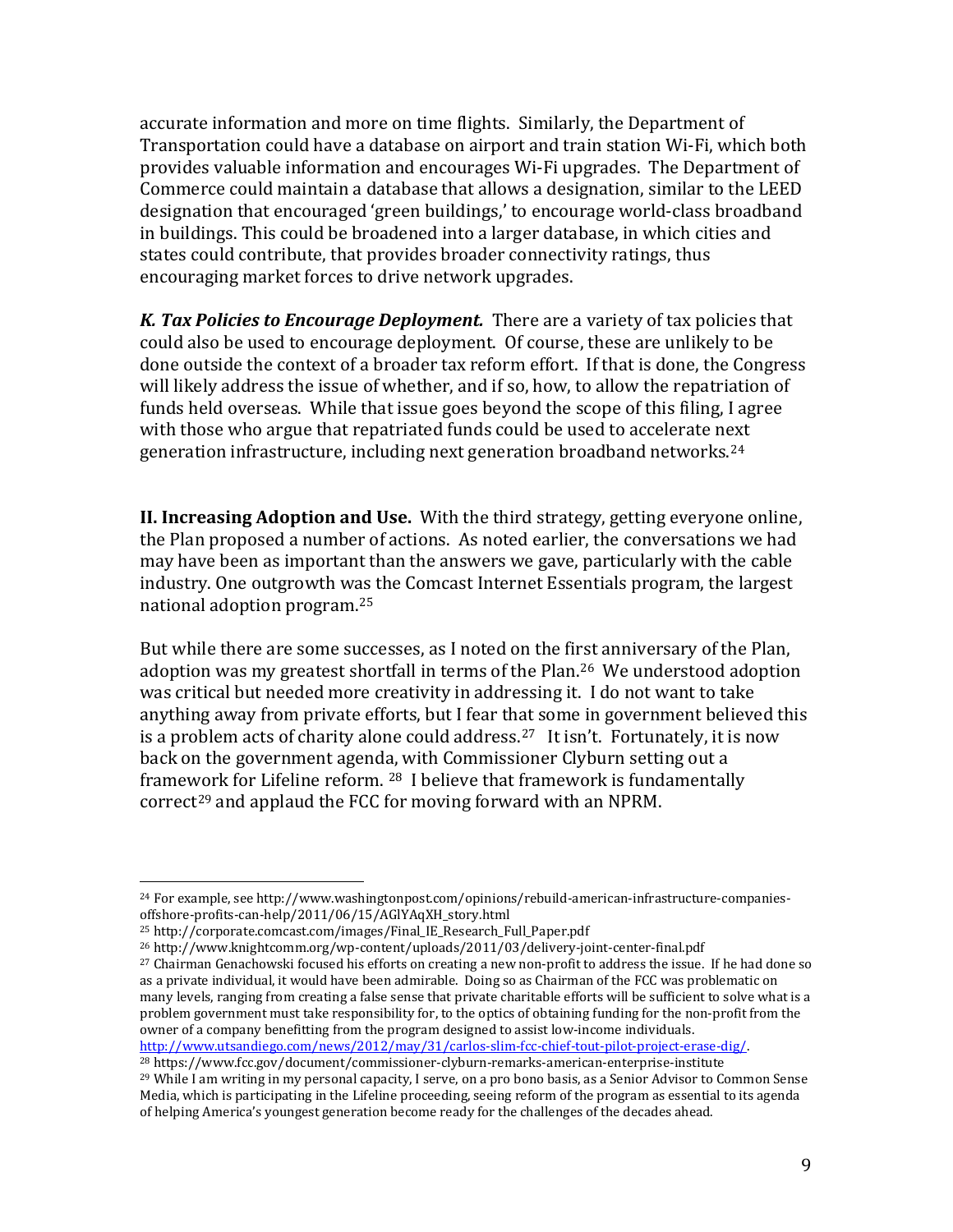That it is critical step, but not the only necessary one. Like the other strategies, policy makers need to consider a number of changes in the landscape when considering solutions.[30](#page-10-0) Too often the debate about the "digital divide" focuses on issues that were relevant a decade ago when getting basic broadband networks everywhere was far more important. The more current analysis suggests that improving all users' digital skills is crucial to encouraging full use of information and communications technologies. That is a very different problem than access to devices or services. Therefore, an ongoing focus on access alone might obscure attention to digital skills, whose solution requires fresh approaches.

*A. Competition as a Driver of Adoption.* In addition to the changes in the landscape noted above, there have been market changes that the BOC should study to determine if it provides new insight into how best to get everyone online. While most have focused on the impact of Google's entry on the high end of faster speeds, it also has created a new model for servicing low-income persons. For example, while it is still early, it would be interesting to compare the results of the Comcast Internet Essentials program with Google Fiber's low cost service. Both reflect low cost entry programs but they differ in price and qualifying process. As various federal agencies consider what they can do to help their constituents get online, the experience of these programs may provide valuable lessons. Further, as the "game of gigs" accelerates in the next several years, it may shift the landscape for how we think about how competition itself can drive adoption.

*B. Improving Lifeline to Drive Adoption.* As noted above, the FCC will vote this month on an NPRM to modernize the Lifeline program. Many of the proposals build on, and in my opinion, improve on, recommendations in the Plan.[31](#page-10-1) Of particular note are two proposals: first, that eligibility be determined not by the service provider but through government agencies, particularly in programs funded by the federal government and that enrollment be streamlined through use of existing program mechanisms; and second, that the payment switch to a voucher system in which the customer can determine how best to use the subsidy to purchase the communications services that best suit his or her needs. The BOC should consider current practices and how the agencies can facilitate these needed improvements.

*C. The Opportunity for Other Federal Agencies to Build on Top of Lifeline to Save Money and Improve Service.* As part of the analysis the BOC does, every federal agency ought to study how it could both improve its service and lower its operating costs if it were to assume that all the parties it interacted with were online and digitally ready. This would provide a baseline understanding of the economics of the transition of the agencies from having to operate on two platforms—the analog platform of paper and the digital platform of IP—to one platform. That could lead to a number of policy changes. It might, for example, make sense for the Veterans Administration to provide a further subsidy to the broadband voucher offered

<span id="page-10-0"></span> <sup>30</sup> http://jbhorrigan.weebly.com/uploads/3/0/8/0/30809311/digital\_readiness.horrigan.june2014.pdf

<span id="page-10-1"></span><sup>&</sup>lt;sup>31</sup> For further details on the Plan's approach to Lifeline reform, see Recommendation 9.1.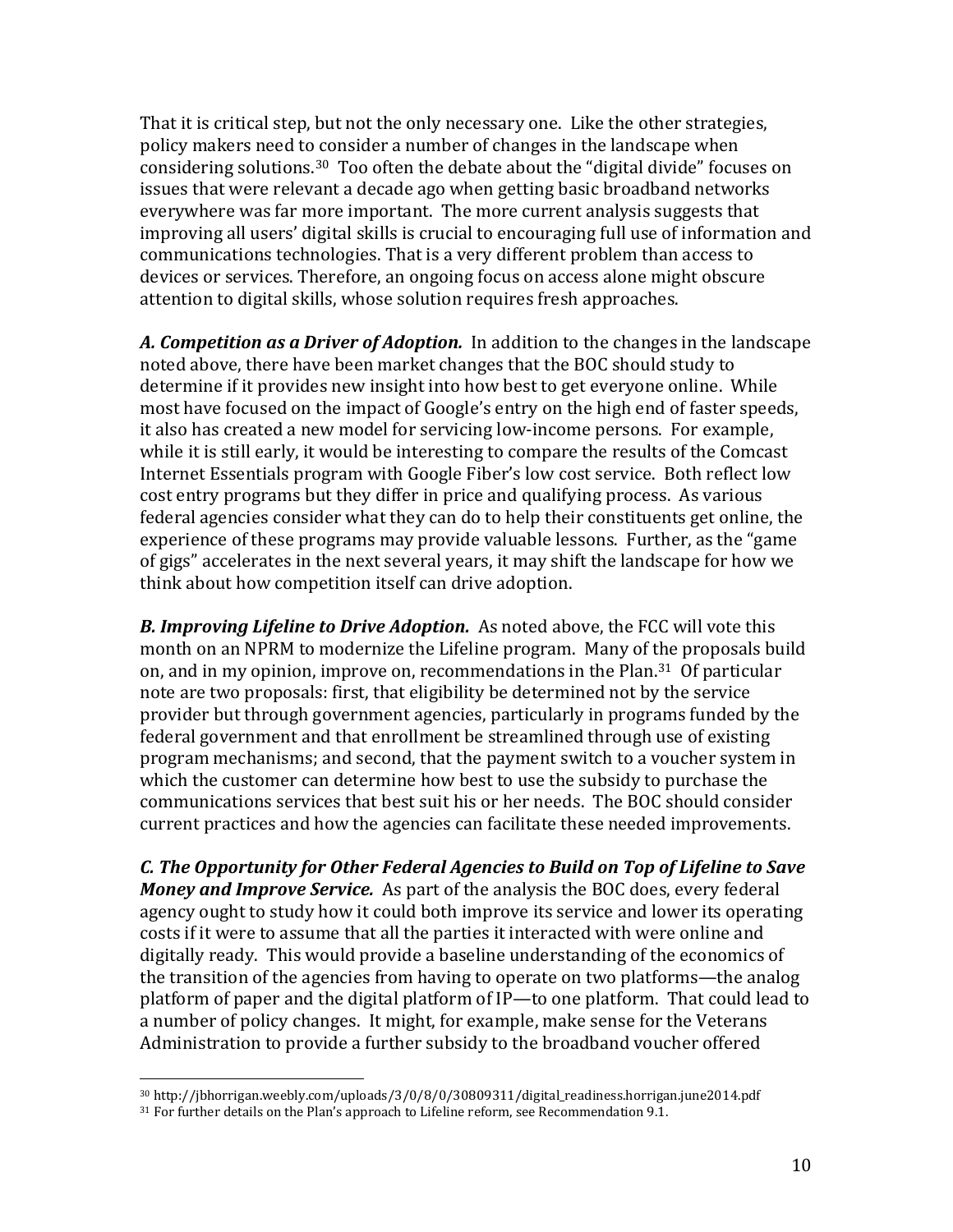under lifeline, where such an additional subsidy would create an opportunity improve service and save the agency operating funds. Indeed, one of the advantages of the voucher approach is that it enables a number of creative ways for multiple entities with an interest in getting individuals on line, from a local church, to the local government to a federal agency, to provide assistance.<sup>[32](#page-11-0)</sup>

**III. Accelerating Applications that Create Public Goods.** As noted above, having applications that create public benefits can help drive adoption and that in turn can improve the deployment of next generation networks. Some of the areas where the BOC should investigate how to do so include the following.

*A. Improving Child Welfare and other Social Service Programs.* A number of federal agencies, including but not limited to HHS, HUD and OVA, together with states fund numerous critical social service programs, such as SNAP (formerly Food Stamps), family income assistance, and child protective services. Such programs are critical to helping the families and children most in need. Many of these programs have been slow to adopt 21<sup>st</sup> Century tools and analytics for a variety of reasons, including barriers to adoption in government procurement policies.[33](#page-11-1) If modern technology tools (such as web-based software) were adopted by these agencies, they would be able to fit technology more seamlessly into agency workflows, providing real-time data in order to support better decision making and allocation of scarce resources to help American children and families succeed. One immediate step that could be done, for example, would be for the Department of Health and Human Services to amend regulations regarding proprietary software, so that states do not require a waiver to procure proprietary, commercial-off-the-shelf solutions and cloud-based, Software as a Service solutions.[34](#page-11-2)

These investments would not only bring greater efficiencies to the programs directly, it might drive adoption by program constituents who are some of the hardest to reach and potentially have the most to benefit from on-line access to information available from the service providers. The BOC should consider how to provide a "surge" of a technology upgrade to such programs by using future savings to pay for the upgrade in technology.

*B. Improving Applications to Provide Remote Health Care, Education, and Job Training through Use in Military Bases and Federal Prisons.* One of the most important uses of next generation networks will be two way video interactions in

<span id="page-11-0"></span> <sup>32</sup> This idea is discussed further here: http://www.knightcomm.org/wp-content/uploads/2011/03/deliveryjoint-center-final.pdf

<span id="page-11-1"></span><sup>&</sup>lt;sup>33</sup> I have seen this first hand through my membership on the board of a non-profit, Case Commons [\(http://casecommons.org/about/\)](http://casecommons.org/about/), funded by the Annie E. Casey Foundation. While Case Commons might benefit from improvements in how the federal government provides incentives to upgrade technology in the social services area, I have no financial stake in the issue.

<span id="page-11-2"></span><sup>&</sup>lt;sup>34</sup> Indeed, based on my experience with Case Commons, I would argue that federal regulations on State Automated Child Welfare Information Systems (SACWIS), adopted to incent state technological development, have not been updated to reflect changes in technology and such an update is overdue.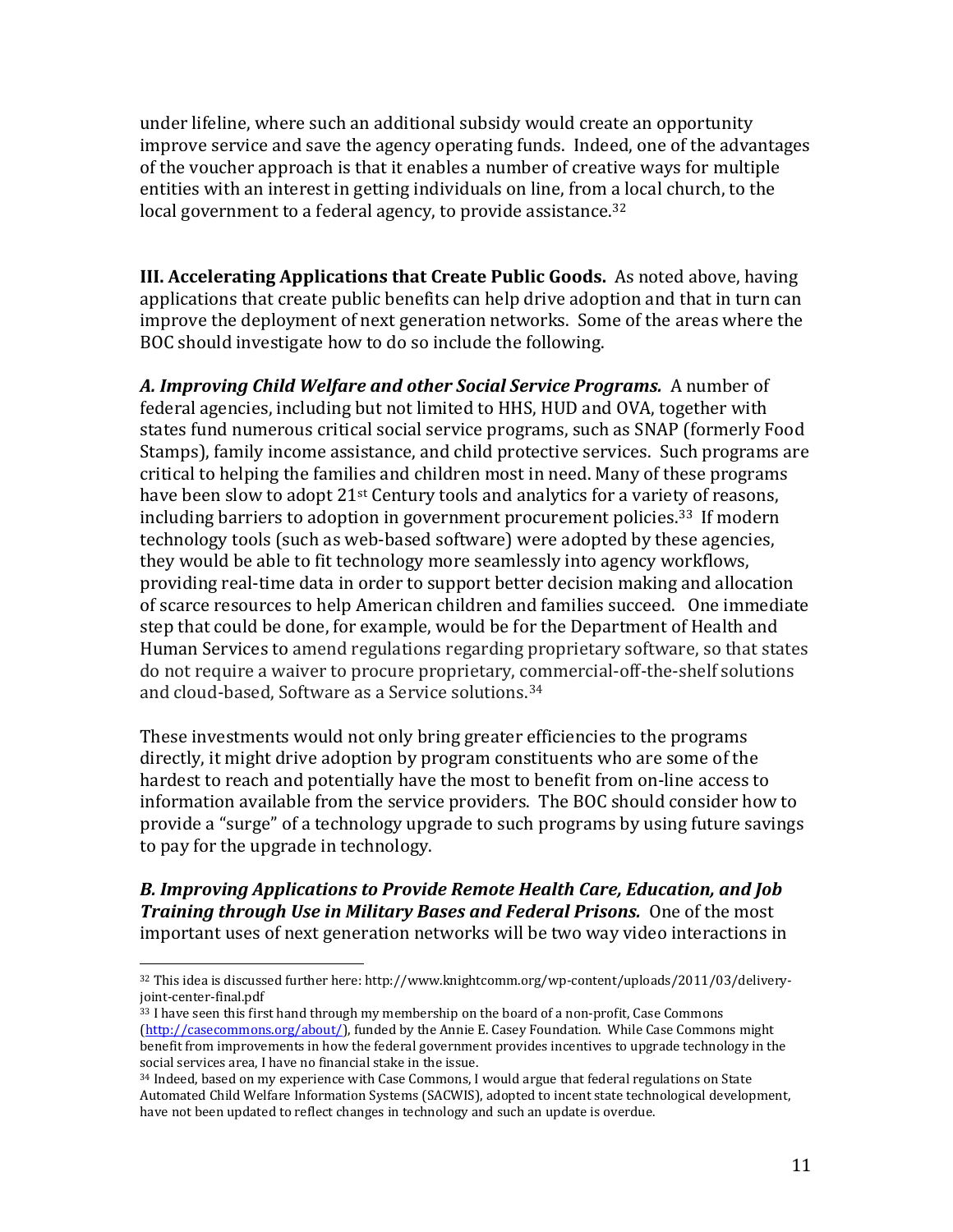the areas of health care (such as in in-home care for the elderly), education (such as in providing children in non-dense areas the ability to take advanced courses not available in their schools), and job training (such as providing courses for people of limited means the opportunity to learn skills without the expense of travel and lodging.)<sup>35</sup> While these exist today, abundant bandwidth networks offer the hope that the experiences will eventually more closely resemble the superior person-toperson contact that remains the most effective method for such interactions.

The federal government will be a significant beneficiary of such advances in at least two areas. With military personnel, such advances can both improve services for military personnel and veterans, and can lower the cost of the government providing the services. Similarly with federal prisons, providing offsite medical care, education and job training can be expensive, due to the cost of securing the travel outside the prison. If some of the travel can be avoided through network upgrades and improved applications, both the quality of the service provided and the cost to the federal taxpayers can be improved. The BOC should consider various ways in the agencies could seed the development of such tools to improve the delivery of services to remote locations.

*C. Improving Communications between the Public and First Responders.* There is a broad consensus that the current 911 system can be vastly improved by moving the system from its roots in the TDM telephone system to the IP platform, as that would allow far faster, more accurate, and more robust information exchange between the public and first responders.<sup>[36](#page-12-1)</sup> For example, as FCC Chairman Wheeler wisely observed earlier this year, we have "a 911 readiness gap. First responders are less able to rapidly and accurately locate a significant percentage of calls for help than they could in previous years…We need to update our wireless 911 rules to solve this problem...We all know how commercial location-based services like Uber can find their users reliably and consistently. If we can have an app that gets a car service to the right door, we certainly should be able to get 911 to the right door consistently and reliably."[37](#page-12-2) The FCC has taken a number of steps to improve the system and the BOC should support those efforts. Further, a number of federal agencies, including but not limited to DHS, HHS, DOJ, FEMA, among others, have a stake in improving the first responder communications. The BOC should evaluate how the agencies can help accelerate the transformation of the system.

*D. A Broadband Research Road Map.* One reason why the United States leads in many areas of broadband is the early leadership arising from the development of many aspects of the Internet through the support of National Science Foundation (NSF). As the broadband ecosystem evolves, such support still can have a significant impact. I believe the government could develop a broadband research road map

<span id="page-12-0"></span> <sup>35</sup> The background for the opportunity and some of the potential applications are discussed in Chapters 10, 11 and 13 of the Plan.

<span id="page-12-2"></span><span id="page-12-1"></span><sup>36</sup> For background and proposals on this issue, see Section 16.1 of the Plan. Further, I should note that I serve as an advisor to RapidSOS (http://rapidsos.com/), a start up that is seeking to facilitate such improvements to 911. <sup>37</sup> https://www.fcc.gov/article/doc-331757a2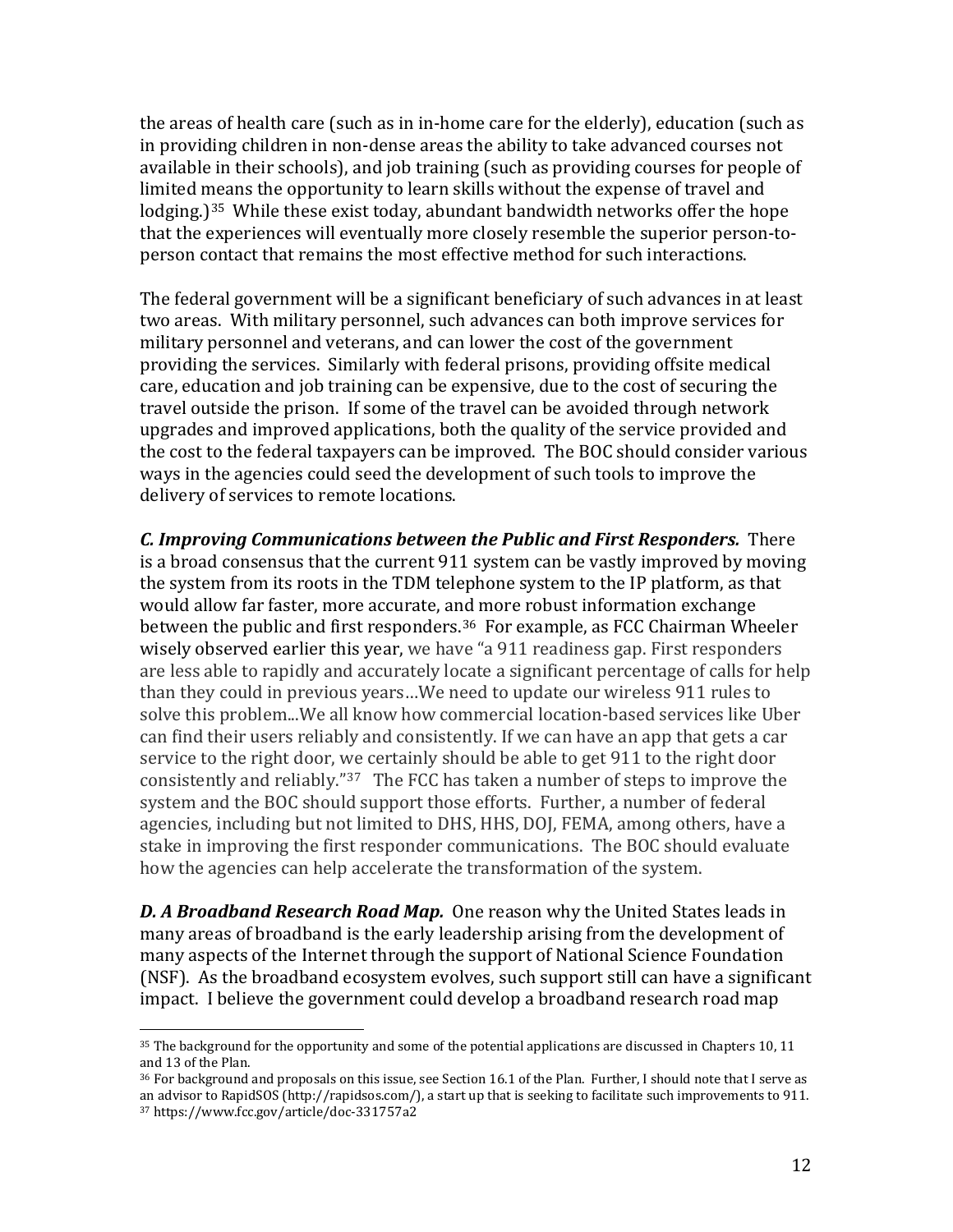and the BOC should provide input into the topics that such a research agenda could provide.[38](#page-13-0)

**IV. Implementation and Accountability.** When one surveys the countries that have succeeded in both creating and implementing a national broadband strategy, one is struck by the importance of a long-term commitment and coordination across multiple institutions. For example, South Korea, Japan, and the United Kingdom have all successfully used government entities to implement and course correct the nation's strategy. [39](#page-13-1) The BOC process should result in a similar entity that has a longterm commitment to, authority for, and accountability for the implementation of the BOC recommendations.[40](#page-13-2) Further, that group should not be limited to federal agencies. It should also include representatives of other government jurisdictions, such as mayors, and other key groups, such as the kind of technologists that serve on the President's Council of Advisors on Science and Technology.

This is not to suggest that the implementation of any set of recommendations should be done without reference to new information. For example, we always saw the Plan as a work in progress. The single most important sentence in its 400 pages is "This plan is in Beta and always will be." $41$  But the key to the success of any plan is not in its vision, though vision is important, nor in its strategy, though strategy is important, but in its implementation. Good implementation can correct for any errors in the Plan. A great plan with lousy implementation will ultimately fail.

Unfortunately, too many in government and the media only focus on the aspiration elements of a plan and not enough on a plan's execution.<sup>[42](#page-13-4)</sup> In that light, the BOC should not only make recommendations but it should establish some form of annual review and have some form of public recognition of achieving objectives and public accountability for the failure to do so.<sup>[43](#page-13-5)</sup> The BOC should also consider engaging with an outside firm that can perform such an evaluation.

<span id="page-13-0"></span> $38$  For further details on such a research agenda, see Recommendation 7.4 of the Plan.<br> $39$  For further details on the implementation, see Chapter 17 of the Plan.

<span id="page-13-1"></span>

<span id="page-13-2"></span><sup>&</sup>lt;sup>40</sup> For further details on what such an entity could do, see Recommendation 17.1 of the Plan.

<span id="page-13-4"></span><span id="page-13-3"></span><sup>41</sup> It's a tech talk take on the timeless Talmudic wisdom, "Man plans. God laughs," for which the most insightful modern formulation was provided by Mike Tyson--"Everyone has a plan until they get punched in the face." <sup>42</sup> As we completed the Plan, we feared the shortsighted nature of policy makers who thought the only point of the Plan was to articulate aspirations, rather than figure out a path to achieve them. In a subtle effort to encourage a focus on implementation, in the Chapter on goals we added a footnote, referring to a scene from Shakespeare in which one character says "I can call the ghosts from the vasty deep." Another responds, "Why so can I or any man. But if you call them, will they come?" I now believe we were too subtle.

<span id="page-13-5"></span><sup>&</sup>lt;sup>43</sup> I proposed to the then Chairman of the FCC that there be an annual review of the plan. While he agreed it was a good idea, the Chairman's public relations advisor later told me that such a review would invite criticism. I said I thought criticism was healthy. I was not persuasive and no such review ever occurred.